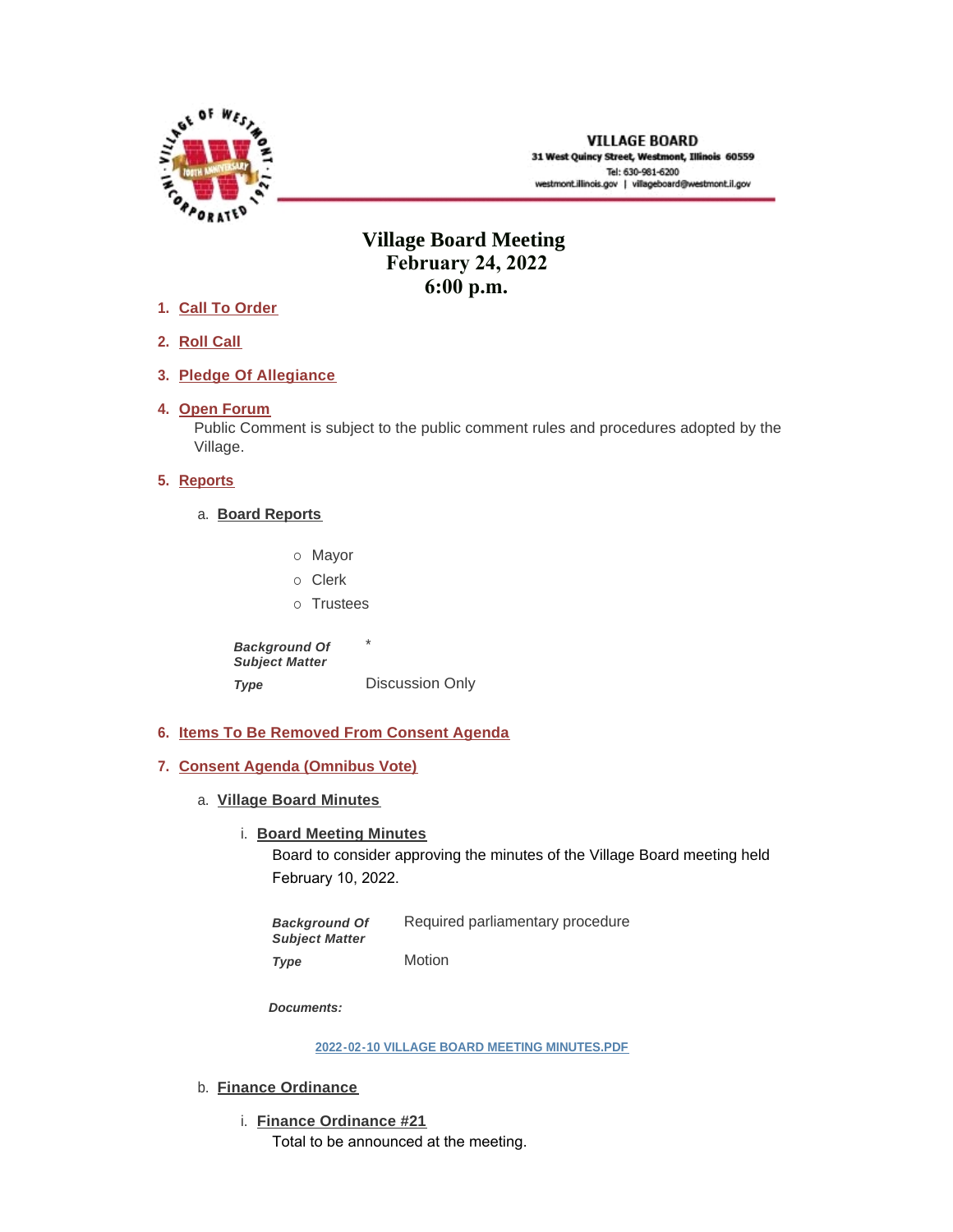\* Motion *Background Of Subject Matter Type* 

### **Purchase Orders** c.

#### **PO 22202133** i.

DuPage Metropolitan Enforcement Group \$108,284.00

| <b>Background Of</b><br><b>Subject Matter</b> | Grant pass through. Estimated amount for the Purchase<br>Order is based on prior year totals, but payments will be<br>based on actual payments as we receive them. |
|-----------------------------------------------|--------------------------------------------------------------------------------------------------------------------------------------------------------------------|
| <b>Additional</b><br><b>Background</b>        | The first payment is included in the Finance Ordinance<br>that will be approved simultaneously with this Purchase<br>Order.                                        |
| Type                                          | <b>Purchase Order</b>                                                                                                                                              |
| <b>Budgeted</b>                               | Yes                                                                                                                                                                |

*Documents:*

#### **[22202133.PDF](https://westmont.illinois.gov/AgendaCenter/ViewFile/Item/8507?fileID=12371)**

**PO 22202134** ii. Visu-Sewer \$37,410.00

| <b>Background Of</b><br><b>Subject Matter</b> | Storm Sewer Lining |
|-----------------------------------------------|--------------------|
| <b>Type</b>                                   | Purchase Order     |
| <b>Budgeted</b>                               | Yes                |

*Documents:*

### **[22202134.PDF](https://westmont.illinois.gov/AgendaCenter/ViewFile/Item/8508?fileID=12372)**

iii. Total Of Purchase Orders

\$ 145,694.00

\* Purchase Order *Background Of Subject Matter Type* 

**Total Of Purchase Order And Finance Ordinance** d. To be announced at the meeting.

\* **Motion** *Background Of Subject Matter Type* 

#### **Unfinished Business 8.**

**New Business 9.**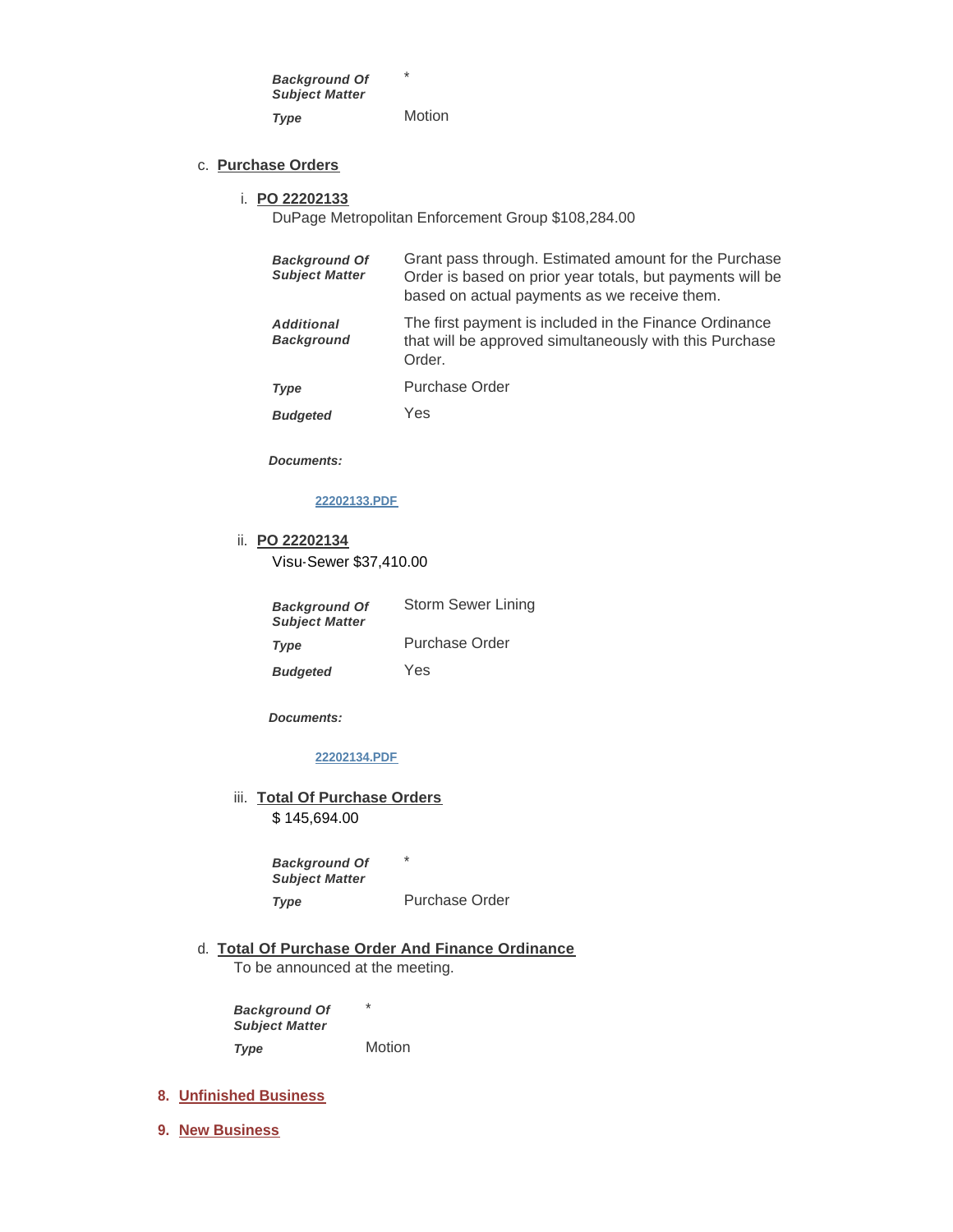# **Planning & Zoning Commission Reappointment** a.

Board to consider a motion approving Mayor Gunter's reappointment of Craig Thomas to the Planning and Zoning Commission.

| <b>Background Of</b>  | This appointment will be for the standard five year term of     |
|-----------------------|-----------------------------------------------------------------|
| <b>Subiect Matter</b> | service beginning at the end of the last five year appointment. |
| Type                  | <b>Motion</b>                                                   |

#### **Veterans Memorial Park Multi-Purpose Bldg - 125 E Richmond Street** b. Board to consider an ordinance approving requests from the Westmont Park

District, regarding the property located at 125 East Richmond Street (Veterans Memorial Park), for the following:

- 1. Special Use Permit for park facilities in the R-3 Single Family Detached Residential District.
- 2. Variance to allow a new multi-purpose building to encroach into the side yard adjoining Linden Avenue.

| <b>Background Of</b><br><b>Subject Matter</b> | Applicant requests approvals to replace an existing storage<br>building with a new 2,500 square foot multi-purpose building<br>with restrooms, concessions, and day camp activity spaces. |
|-----------------------------------------------|-------------------------------------------------------------------------------------------------------------------------------------------------------------------------------------------|
| <b>Additional</b><br><b>Background</b>        | A Special Use Permit approval will establish the park as legal<br>conforming use in the R-3 Residential District.                                                                         |
| <b>Recommendation</b>                         | At its meeting on February 9, 2022, the Planning and Zoning<br>Commission unanimously recommended approval of these<br>items.                                                             |
| Type                                          | Ordinance                                                                                                                                                                                 |

### *Documents:*

**[125 E RICHMOND APP AND SUPPORTING DOCS.PDF](https://westmont.illinois.gov/AgendaCenter/ViewFile/Item/8499?fileID=12295) [2022-02-24 BOARD MEMO 125 E RICHMOND.PDF](https://westmont.illinois.gov/AgendaCenter/ViewFile/Item/8499?fileID=12296)**

### **Water System Remote Monitoring Agreements** c.

Board to consider an ordinance approving the following agreements to allow the Village to remotely monitor and manager its water distribution system:

- 1. Agreement for Services with Core & Main, LP for the installation and maintenance of a Sensus FlexNet AMI System; and
- 2. Software as a Service Agreement with Sensus USA Inc., for the Sensus-hosted software solution applications and support related to the Sensus FlexNet AMI System.

| <b>Background Of</b><br><b>Subject Matter</b> | The Sensus FlexNet AMI System will allow the Village to<br>remotely monitor & manage water distribution utilizing antennas<br>located on the Wilmette & South Water Towers & a related<br>communication network.                                                  |
|-----------------------------------------------|-------------------------------------------------------------------------------------------------------------------------------------------------------------------------------------------------------------------------------------------------------------------|
| <b>Additional</b><br><b>Background</b>        | Core & Main will install & maintain this system a 2 year,<br>renewable period. Sensus provides a hosted software solution &<br>support. The term is 5 years, with renewable 1-year terms. Total<br>cost is \$170,773.00 (\$45,423.00 is for the Sensus software). |
| <b>Recommendation</b>                         | Approve                                                                                                                                                                                                                                                           |